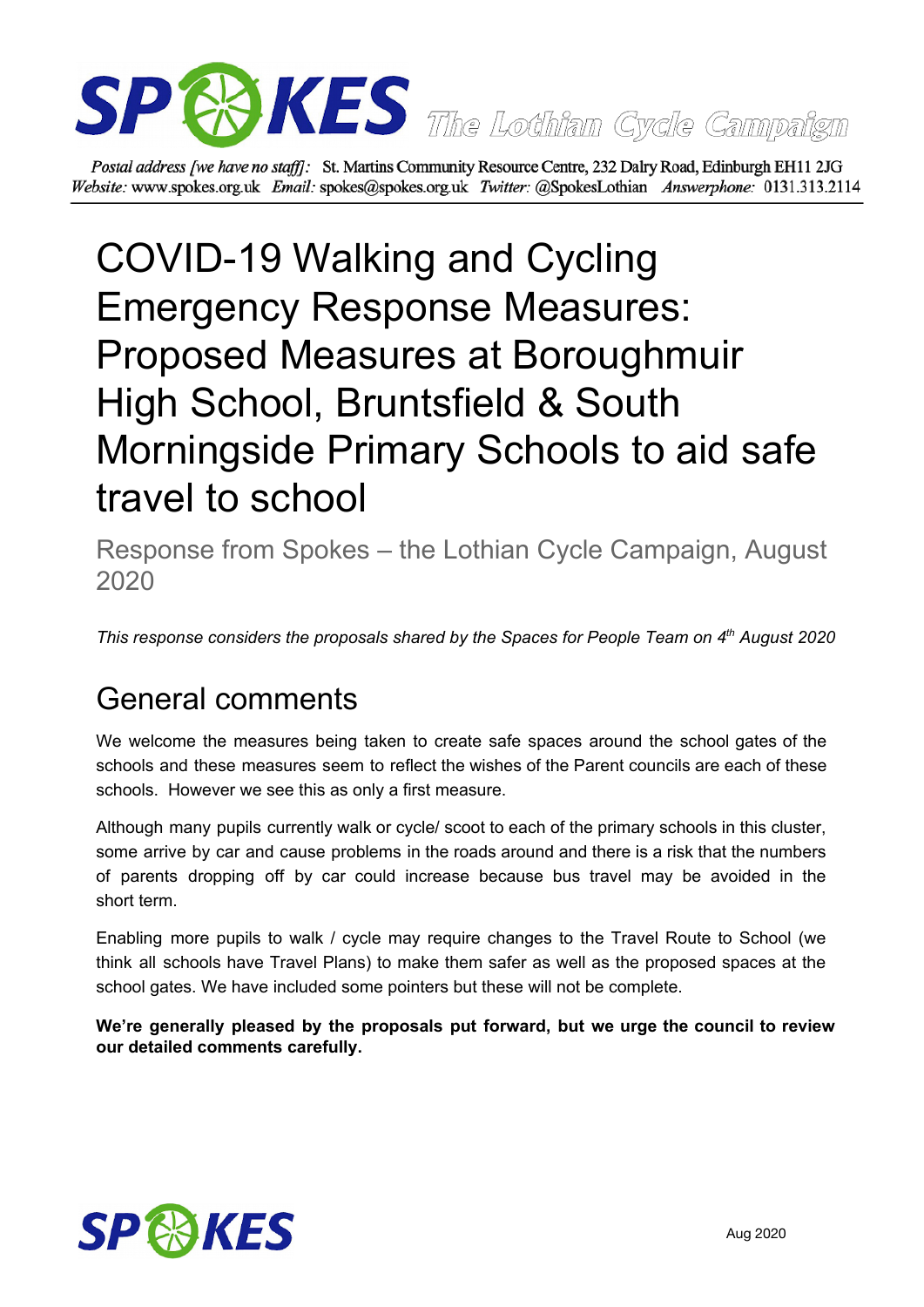## Detailed comments

#### **Boroughmuir High School:**

- *• Revoke parking on NE side of Viewforth (approx. 6 spaces)*
- *• Extend footway on NE side of Viewforth for 1.5m*

#### Around the school entrance

We support the proposals to remove parking from and extend the foot way on the NE side of Viewforth ( although the plan as indicated seems to remove more than the 6 spaces planned).

#### Routes to school:

The timing of the lights at canal bridge on Viewforth in the uphill direction makes it difficult for a slower cyclist to get across in time. Is there a way to trigger a longer sequence when there are bikes crossing uphill ( e.g. by a bike wheel triggered pad or even a Neatbox app triggered crossing. Is the street to be closed as a school street longer term?

Currently many pupils from Buckstone take the bus to High School which might mean many parents crossing to drive pupils to school instead at the moment. To date there hasn't been a safe opportunity to cycle instead but there is a real opportunity with segregation on A702 and some work on quiet streets around Woodhouse Terrace and Canaan Lane to encourage cycling. We would welcome a very early appraisal of this.

#### **Bruntsfield Primary School:**

- *• Close Montpelier to vehicles at the junction with Montpelier Park except for residents*
- *• Close Bruntsfield Avenue at the junction with Bruntsfield Place whilst allowing for waste collections South*

#### Around the school entrance:

The closure of Montpelier to vehicles at the Junction with Montpelier Park and Bruntsfield Avenue (except residents) are very welcome. We are assuming they would remain open via a modal filter to cycles to encourage cycling to school and protect quiet streets as a safe alternative to the Southern end of Viewforth.

Closing Bruntsfield Avenue a short distance from Bruntsfield rather than at the entrance may become an awkward drop off zone for dropping off by car.

#### Routes to school:

Bruntsfield PS uses an After School club at Barclay church so have to cross Whitehouse Loan junction with Bruntsfield Place. This is a difficult wide junction with two junction close together acting as one. It is particularly difficult for the return journey especially by bike with poor visuals. We suggest narrowing crossing place at least.

#### **South Morningside Primary School:**

- *• Close Canaan Lane to vehicles except for residents*
- *• Cut back vegetation at Greenbank Drive/Greenbank Terrace*